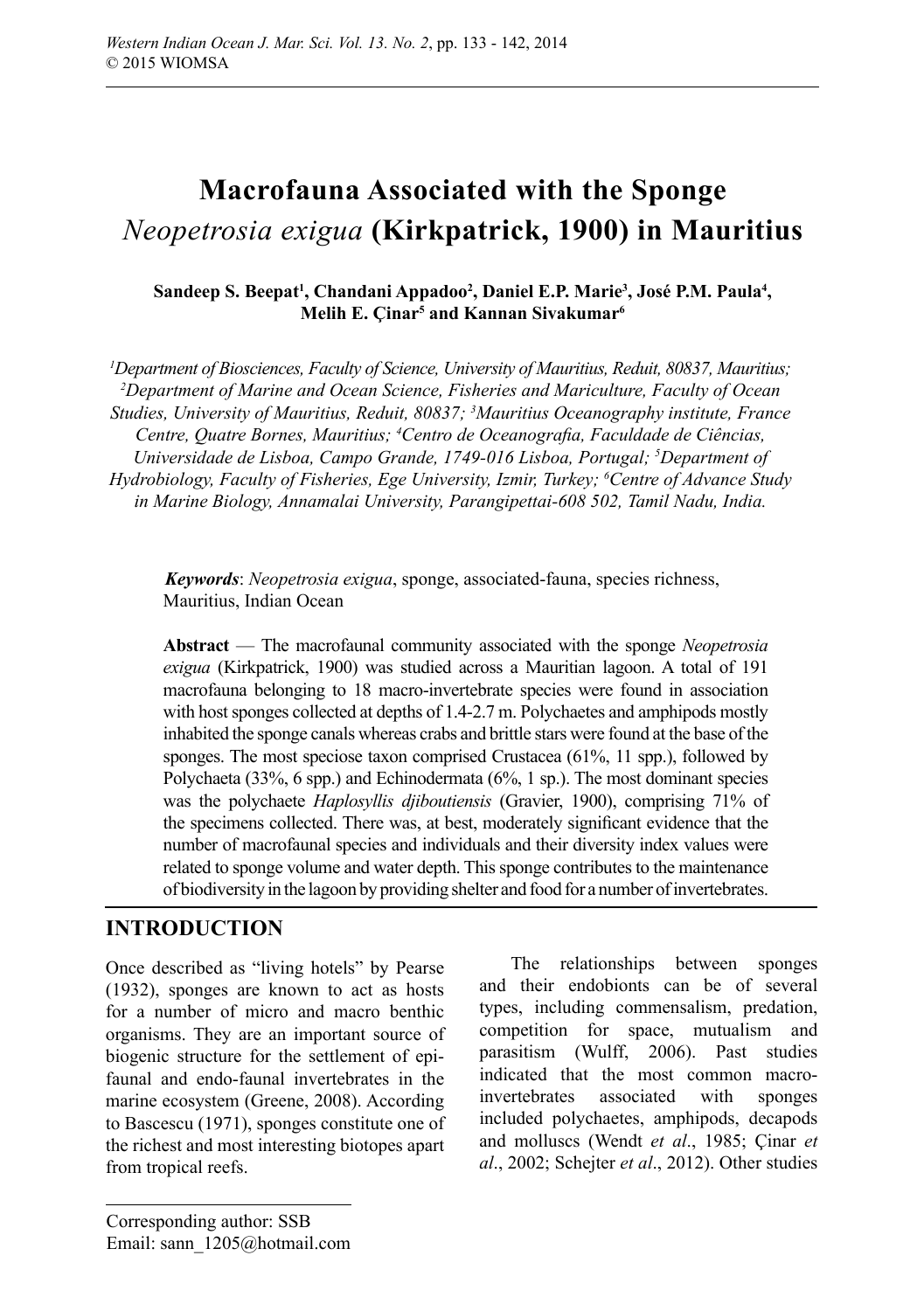also indicated the high dominance of brittle stars (Ophiuroidae) on marine sponges (Çinar *et al*., 2002; Henkel & Pawlik, 2011). Most of these organisms either live within the complex sponge canal system as endobionts or directly on the sponge surface as epibionts (Voultsiadou-Koukoura *et al*., 1987; Ribeiro *et al*., 2003). Sponges also provide reproduction sites for their endobionts, as well as nurseries for juvenile specimens, providing refuge from predators and a food supply for their associates (Westinga and Hoetjes, 1981; Wulff, 2006).

The endofaunal species composition and abundance can vary greatly relative to the characteristics of the host's environment (Greene, 2008). Klitgaard (1995) suggested that the majority of the fauna associated with sponges in temperate waters is composed of facultative species, while those in warm tropical waters are mostly obligate sponge associates. Size (Pearse, 1932), morphology (Koukouras *et al*., 1992), volume (Çinar *et al*., 2002; Ozcan & Katagan, 2011) and geographic location (Klitgaard, 1995) of the hosts can significantly influence the composition, diversity and abundance of their associated invertebrate fauna. Furthermore, environmental parameters such as depth (Pearse, 1950) and the habitat near sponges (Westinga and Hoetjes, 1981) can also affect the species composition of their associates.

Sponge-associated endofauna have been relatively well studied in temperate regions, e.g. in the Mediterranean Sea (Koukouras *et al*., 1985; Voultsiadou-Koukoura *et al*., 1987; Çinar *et al*., 2002), northeast Atlantic Ocean (Klitgaard, 1995) and northeast Pacific Ocean (Beaulieu, 2001). Fewer studies have been conducted to date in the tropical and subtropical regions, e.g. the Red Sea (Fishelson, 1962), the Caribbean region (Pearse, 1950; Westinga & Hoetjes, 1981) and the Great Barrier Reef (Skilleter *et al*., 2005). In the Indian Ocean, Abdo (2007) recorded some macrofaunal species on sponges in southwest Australia but these fauna have not been studied thus far in Mauritius.

Previously known as *Xestospongia exigua*, *Neopetrosia exigua* (Kirkpatrick, 1900) is a branched, chocolate brown sponge commonly distributed in the Indo-Pacific region (Levi, 1998). The present study aimed to evaluate macrofauna inhabiting this sponge in a northern lagoon of Mauritius and to assess the relationship between this community, host size and depth.

# **METHODS**

# **Study Site**

The lagoon of Trou aux Biches is located on the north-west coast of Mauritius and is known for its recreational activities. It is one of the biggest lagoons in the country and has discontinuous fringing reefs. Its shoreline is partially rocky but it has an elongated sandy beach about 3 km long. The depth in the lagoon varies from 1.5-6 m at low tide and is shallowest in the south. The sponge *Neopetrosia exigua* is widely distributed within the lagoon and even dominates the benthos at some locations (Appadoo *et al*., 2011).

## **Sampling and sorting**

Ten sponge samples were collected by free diving at ten stations within the lagoon at 1–2.7 m depth (Table 1). GPS coordinates as well as the depths of stations were recorded. A zip-lock bag was carefully placed over targeted sponges to avoid escape of motile macrofauna, closed and the sponge was detached from its base with a knife. Samples were kept in their respective bags for a few hours to allow the associates to emerge with the progressive reduction of oxygen levels. The sponges were then cut into small sections of about 1–2 cm along the sponge canals and the fauna remaining inside were removed and sieved through a mesh of 1.0 mm. Water from the zip-lock bags was also filtered. Sponge volumes were determined using the water displacement method described by Schejter *et al*. (2012). The endobionts were fixed in 10% formal-saline, sorted under a stereomicroscope and preserved in 70% ethanol. All endobionts were identified to the lowest taxonomic level possible and counted.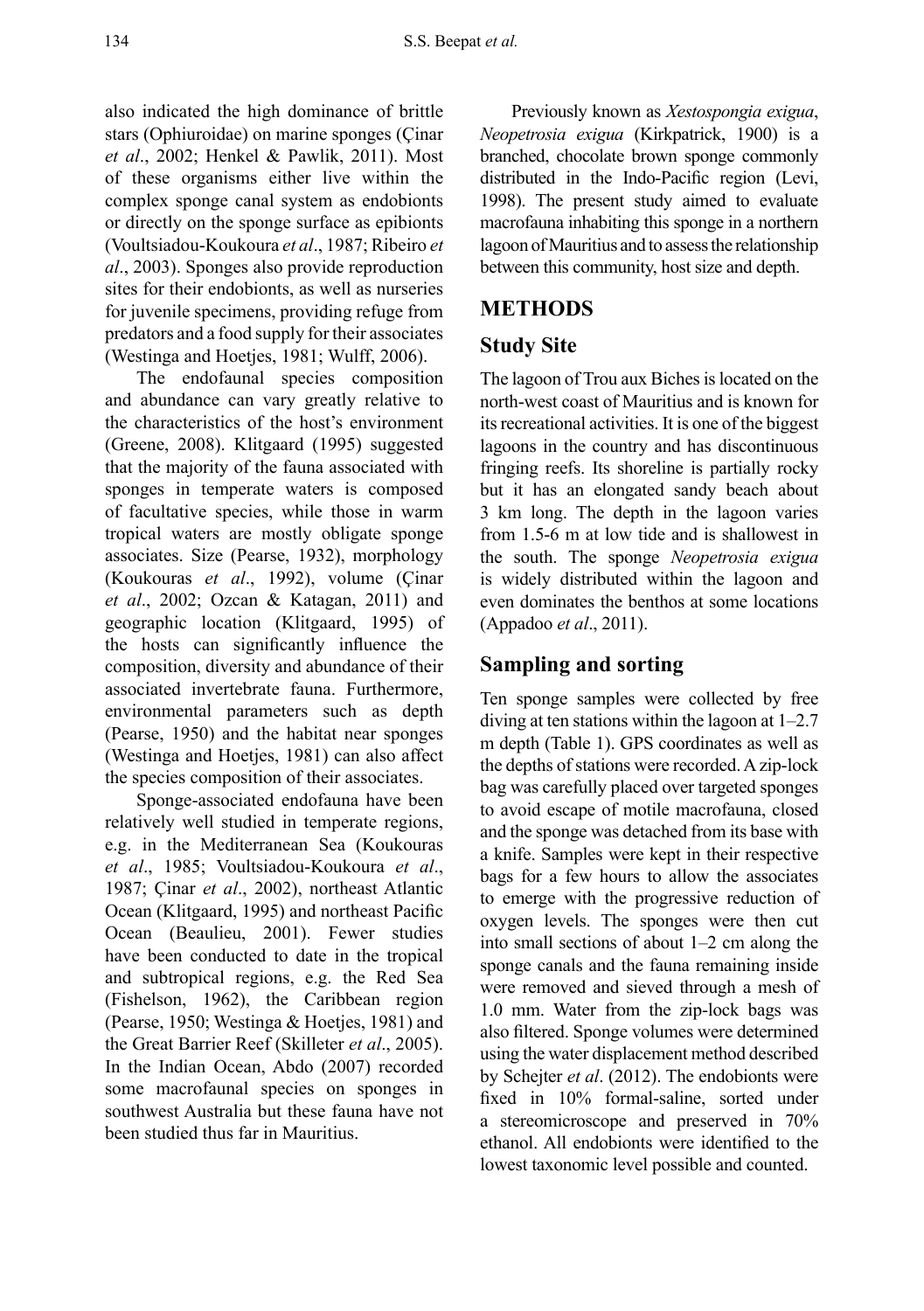| Station        | Latitude<br>(S)      | Longitude<br>(E) | Depth<br>(m) | Sponge<br>volume<br>(ml) | Total<br>species<br>(N) | Shannon<br>Diversity<br>Index<br>(H') | Pielou's<br>evenness<br>(J') |
|----------------|----------------------|------------------|--------------|--------------------------|-------------------------|---------------------------------------|------------------------------|
|                | 20°02'10.8"          | 57°32'36.9"      | 1.40         | 55                       | $\overline{2}$          | 0.5623                                | 0,8113                       |
| $\overline{c}$ | 20°02'08.3"          | 57°32'37.5"      | 1.70         | 30                       | 2                       | 0.5297                                | 0,7642                       |
| 3              | 20°02'05.7"          | 57°32'37.6"      | 1.70         | 47                       | 3                       | 0.3805                                | 0.3464                       |
| $\overline{4}$ | 20°02'03.4"          | 57°32'39.0"      | 1.60         | 28                       | 3                       | 0,2771                                | 0,2522                       |
| 5              | 20°01'59.6"          | 57°32'38.8"      | 1.50         | 33                       | $\overline{2}$          | 0.6365                                | 0.9183                       |
| 6              | $20^{\circ}01'52.8"$ | 57°32'39.8"      | 2.00         | 65                       | $\overline{2}$          | 0,1391                                | 0,2006                       |
| 7              | 20°01'48.2"          | 57°32'41.4"      | 1.80         | 10                       | 4                       | 1,3210                                | 0.9528                       |
| 8              | 20°01'44.8"          | 57°32'41.5"      | 2.10         | 30                       | 3                       | 0.3944                                | 0.3590                       |
| 9              | 20°01'42.0"          | 57°32'42.4"      | 2.30         | 60                       | 6                       | 1,6430                                | 0.9172                       |
| 10             | 20°01'37.4"          | 57°32'43.8"      | 2.70         | 70                       | 11                      | 1,2870                                | 0,5367                       |

Table 1. Location of sampling sites (Stations) for *Neopetrosia exigua* (Kirkpatrick, 1900) in Trou aux Biches, Mauritius, and the Shannon Diversity Index (*H'*), Pielou's evenness index (*J'*) and total number of the associated macrofaunal species (N) obtained from the samples.

### **Data analysis**

Statistical analyses were performed using STATISTICA 10 and PRIMER 6. Shapiro-Wilk tests were performed to ensure that all raw data were normally or near to normally distributed. Non-normal data were  $log(x)$ -transformed prior to parametric analyses. Shannon-Weaver's (*H'*) Diversity and Pielou's (*J'*) Evenness indices were estimated to assess the level of species diversity in the samples. The relationship between the macrofaunal communities (number of individuals and species, and the diversity and evenness indices) and sponge volume and depth were assessed using Pearson's correlation analysis. Multiple regressions (quadratic polynomial fit) were performed to assess the combined influence of depth and volume on the number of associates (species and individuals). Species associations in the area were determined using Bray-Curtis similarity analysis. Multi-Dimensional Scaling was performed to assess the macrofaunal species similarity between stations relative to environmental parameters (depth and sponge volume).

### **RESULTS**

Faunistic analysis macrofaunal associates of *Neopetrosia exigua* in Trou aux Biches yielded a total of 191 specimens, belonging to 18 species in three taxa (Table 2). The most speciose taxon comprised Crustacea (11

species), followed by Polychaeta (six species) and Echinodermata (one species). The diversity and evenness indices of all samples irrespective of station were  $H'=1.29$  and  $J'=0.44$ .

Polychaeta were the most individuals to the macrofauna (79%), followed by the Crustacea (16.3%) and Echinodermata (4.7%). The most abundant species was *Haplosyllis djiboutiensis* (Gravier, 1900), accounting for 71% of all the macrofauna collected. The other dominant species were a *Balanus* sp. and *Ophiactis savignyi* (Müller & Troschel, 1842).

The canal networks of the host sponges were inhabited by various organisms. Polychaetes (mostly *H. djiboutiensis*) were densely abundant in small canals, whereas the larger canals were mostly inhabited by Crustacea (several *Maera* spp.). Crabs (*Dromia dormia* and *Thalamitoides tridens*) and a brittle star (*O. savignyi*) were prevalent in the bases of the sponges.

The number of macrofaunal species and individuals associated with *N. exigua* were positively but weakly correlated  $(r = 0.45, p)$  $= 0.187$  and  $r = 0.48$ ,  $p = 0.160$ ) with sponge volume (Fig. 1A, B) but the macrofaunal diversity and evenness indices were very weakly correlated  $(r = 0.10, p = 0.775$  and *r*  $= -0.23$ ,  $p = 0.518$ ) with this parameter (Fig. 1C, D). The number of macrofaunal species yielded a relatively strong positive correlation  $(r = 0.85, p = 0.002)$  with water depth, and the number of macrofaunal individuals a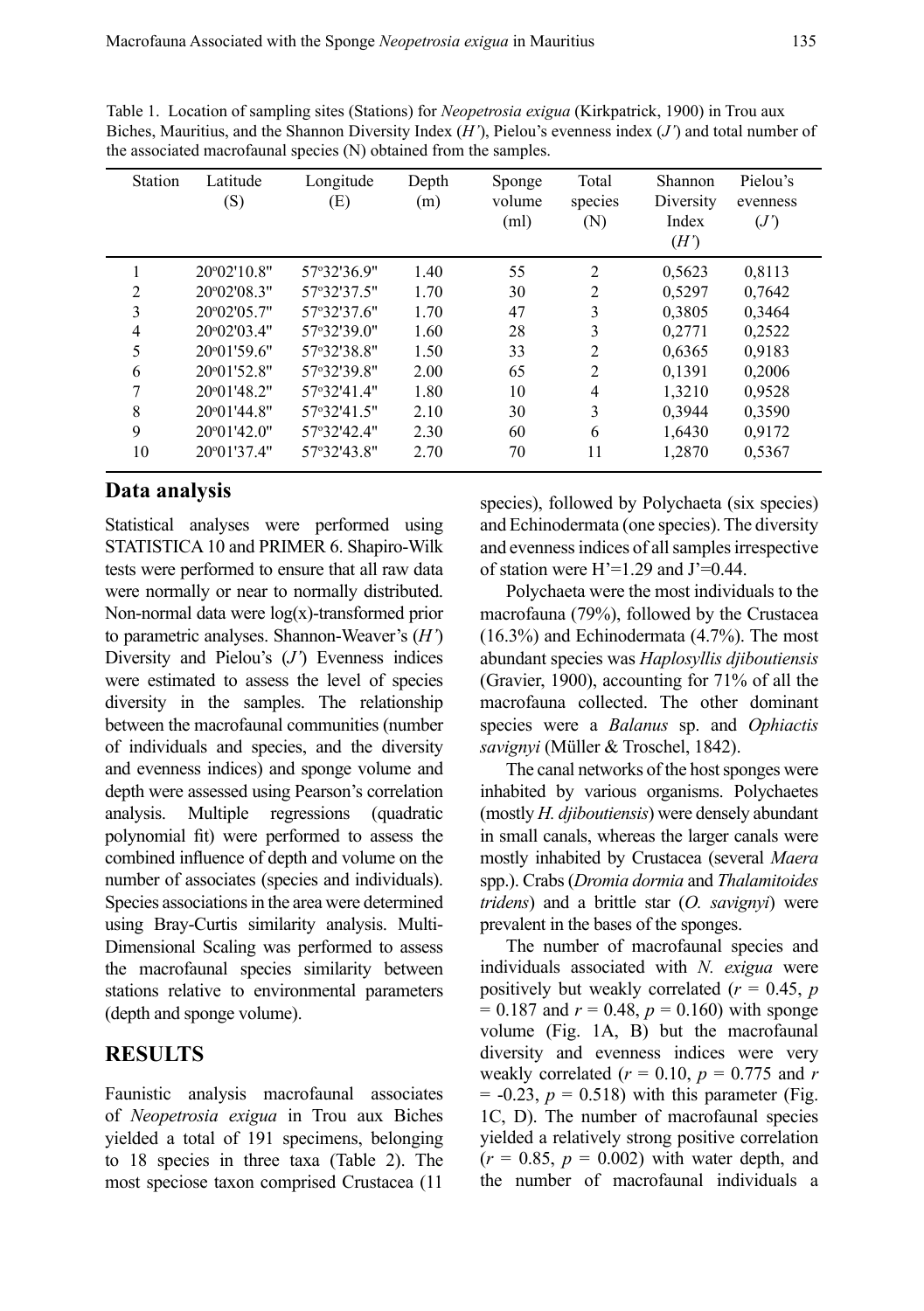Table 2. Species associated with the Neopetrosia exigua and their abundance on this sponge in Trou aux Biches, Mauritius. ND – Not determined.

| Taxa/Station No                                   |                | $\mathfrak{D}$ | 3  | 4  | 5              | 6  | 7              | 8  | 9 | 10       |
|---------------------------------------------------|----------------|----------------|----|----|----------------|----|----------------|----|---|----------|
| Crustacea                                         |                |                |    |    |                |    |                |    |   |          |
| Maera serratipalma (Nagata, 1965)                 |                |                |    |    |                |    |                |    |   |          |
| Ampithoe sp.                                      |                |                |    |    |                |    |                |    |   |          |
| Maera sp. 1                                       |                |                |    |    |                |    |                |    |   |          |
| Maera sp. 2                                       |                |                |    |    |                |    | 3              |    |   |          |
| Elasmopus sp.                                     |                |                |    |    |                |    |                |    |   |          |
| Copepoda ND                                       |                |                |    |    |                |    |                |    |   |          |
| Leptochelidae ND                                  |                | $\mathfrak{D}$ |    |    |                |    | $\mathfrak{D}$ |    |   |          |
| Balanus sp.                                       | $\mathfrak{D}$ | 7              |    |    | $\overline{c}$ |    |                |    |   |          |
| Thalamitoides tridens (A Milne Edwards, 1869) (D) |                |                |    |    |                |    |                |    |   |          |
| Dromia dormia (Linnaeus, 1763)                    |                | $\mathfrak{D}$ |    |    |                |    | $\mathfrak{D}$ |    |   |          |
| Diogenes sp.                                      |                |                |    |    |                |    |                |    |   |          |
| Polychaeta                                        |                |                |    |    |                |    |                |    |   |          |
| Polynoidae sp.                                    |                |                |    |    |                |    |                |    |   |          |
| Haplosyllis djiboutiensis (Gravier, 1900)         |                |                | 19 | 30 | $\overline{4}$ | 31 |                | 18 |   | 31       |
| Opisthosyllis brunnea (Langerhans, 1879)          |                |                |    |    |                |    | $\mathfrak{D}$ |    |   | 2        |
| Eunice sp.                                        |                |                |    |    |                |    |                |    |   |          |
| Eunice antennata (Savigny in Lamark, 1818)        |                |                |    |    |                |    |                |    |   |          |
| Dorvilleidae ND                                   |                |                |    |    |                |    |                |    |   |          |
| Echinodermata                                     |                |                |    |    |                |    |                |    |   |          |
| Ophiactis savignyi (Müller and Troschel, 1842)    |                |                |    |    |                |    |                |    | 3 |          |
| Total                                             |                | 9              | 21 | 32 | 6              | 32 | 8              |    |   | 20 10 45 |

moderately positive correlation ( $r = 0.57$ ,  $p =$ 0.075) with this parameter (Fig. 1E, F). The macrofaunal diversity index was positively and moderately correlated  $(r=0.54, p=0.109)$  with water depth but the evenness index showed a very weak negative correlation ( $r = -0.15$ ,  $p =$ 0.688) with this parameter (Fig. 1G, H).

The quadratic polynomial fit based on multiple regressions (Fig. 2) revealed a degree of interaction between the number of macrofaunal species and individuals with sponge depth and volume. The number of species was very variable at low depths where fewer species, on average, were present but their number was clearly higher in the larger sponges at greater depth. Conversely, small sponges (below 30-40 ml, irrespective of depth) and those at shallow depths (below  $\sim$ 1.6 m, irrespective of sponge size) had fewer associated fauna and these were less diverse. Thus, depth seemed more important than sponge volume in the regulation of the number of sponge-associated species.

Cluster analysis revealed that three major species associations occur in the area (Fig. 3). The first group comprised Stations 1 and 2 were not significantly distinguishable from each other but were characterised by a high abundance of the brittle star *Ophiactis savignyi* and the barnacle *Balanus* sp. The second group comprised five stations (3, 4, 5, 6 and 8) which manifested a high abundance of the polychaete *Haplosyllis djiboutiensis*. The last group comprised Stations 7 and 10 and was characterized by the presence of the crab *Dromia dormia* and the amphipod *Maera* sp. 2. MDS analysis (Fig. 4) revealed no influence of host size or depth on the groups of species associated with the host sponge. Thus, in spite of some evidence that total number of species and total number of individuals were influenced by sponge size and depth, the taxonomic composition of the associated communities did not appear to be related to these variables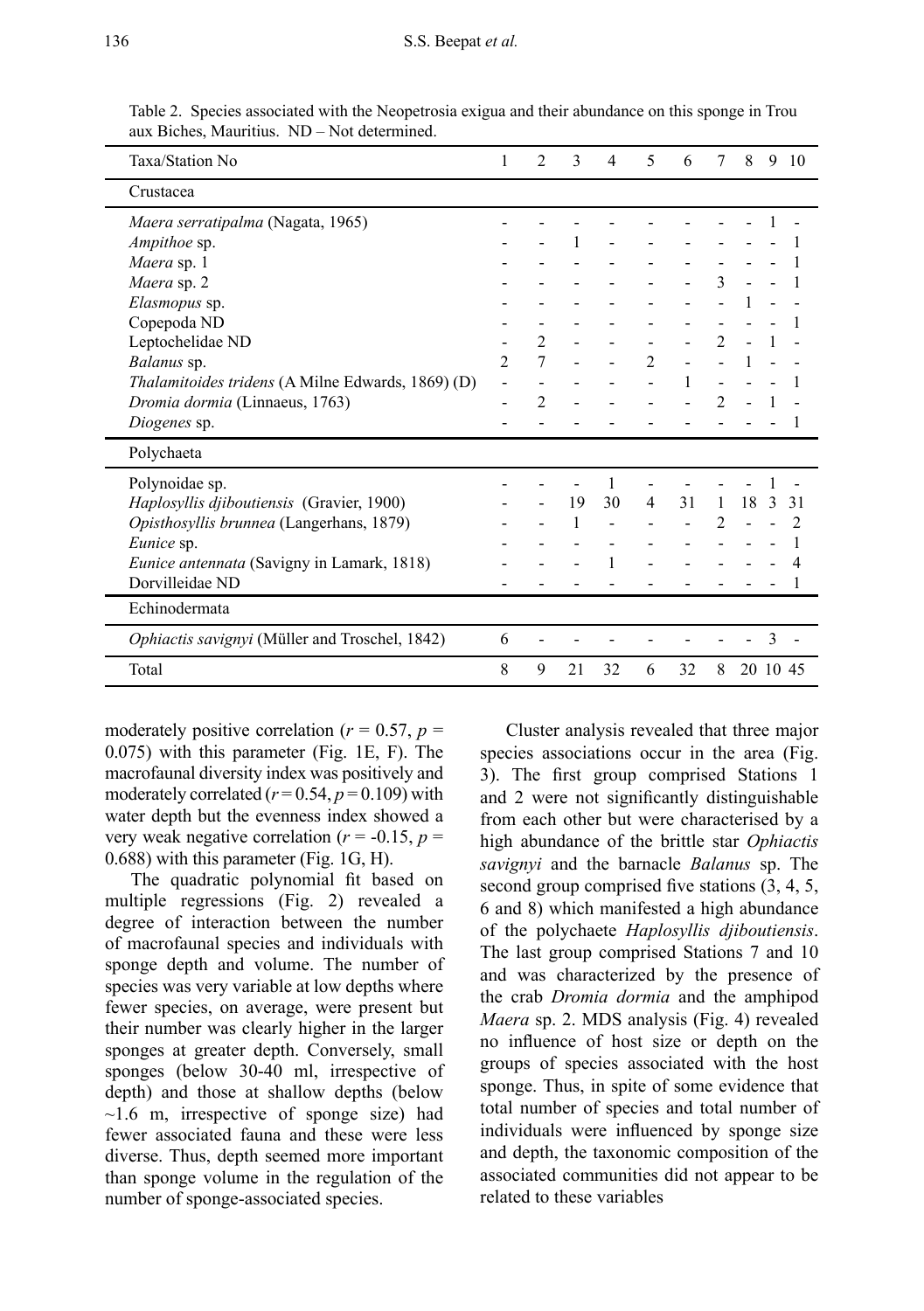

Figure 1. Correlations between the number of associated macrofaunal species, individuals, and their diversity and evenness indices versus *Neopetrosia exigua* size (A, B, C and D) and depth (E, F, G and H) in Trou aux Biches, Mauritius.

#### **DISCUSSION**

The sponge *Neopetrosia exigua* hosts a relatively low number of species of associated macrofauna in Trou aux Biches; only 18 species belonging to three invertebrate taxa were recorded. The endofauna associated with

sponges in the family Petrosiidae are known to be impoverished (Koukouras *et al*., 1992) and a relatively low number of species were recorded associated with the sponge *Petrosia ficiformis* (Poirel, 1789). Crustaceans and polycheates were the most abundant groups associated with *N. exigua* in the present study.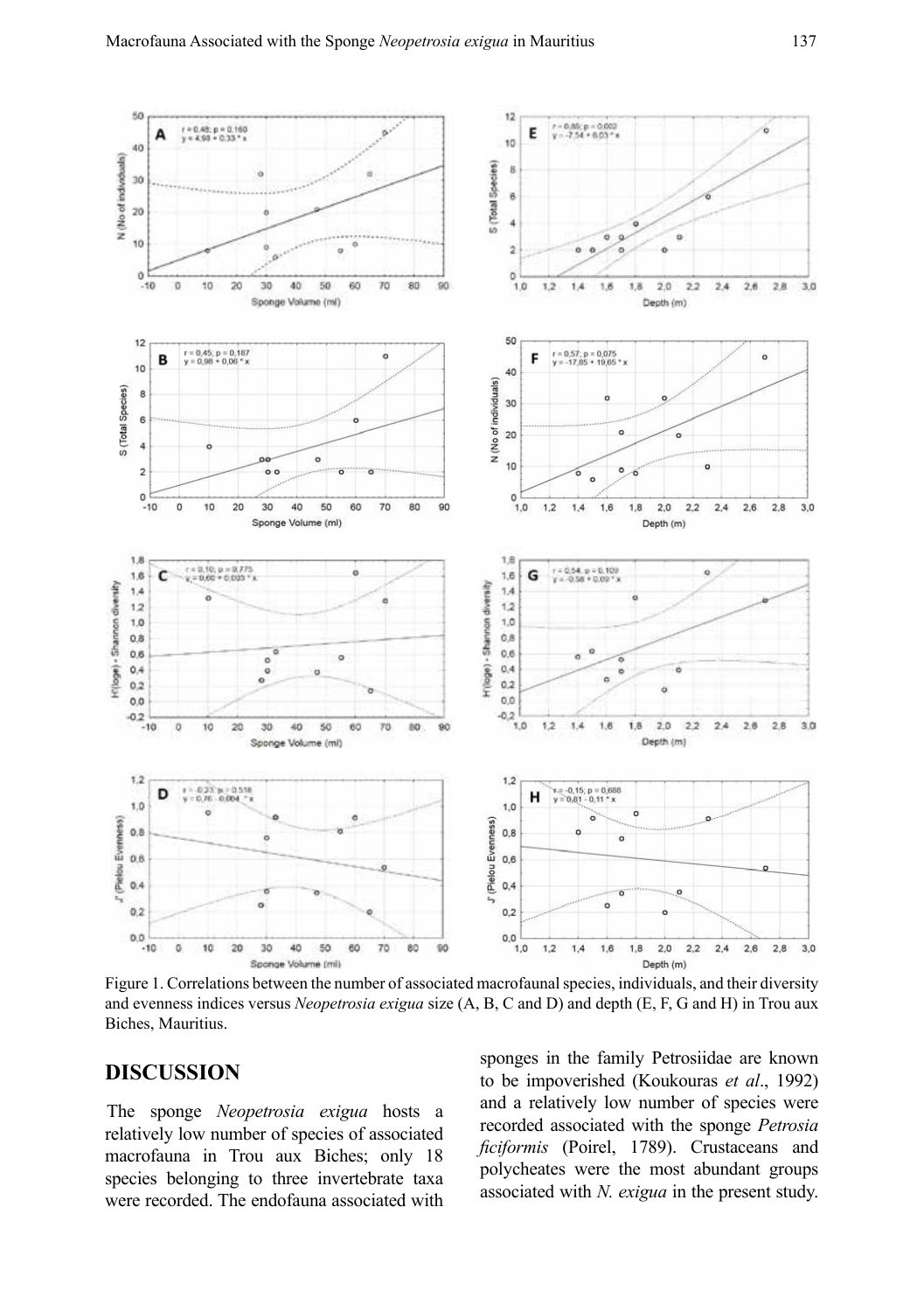

Figure 2. Response contours of quadratic polynomial fits of the number of associated macrofaunal species (S) and number of individuals (N) relative to *Neopetrosia exigua* size and depth. Collecting stations in Trou aux Biches, Mauritius, are marked as S1 - S10.

This observation is corroborated by several similar studies, since these taxa are known to be dominant associates in several sponge species, for example *Mycale microsigmatosa* (Ribeiro *et al*., 2003), *Sarcotragus foetidus* (Çinar *et al*., 2002), *M. magellanica* (Schejter *et al*., 2012) and *Spheciospongia vesparia* (Westinga & Hoetjes, 1981). Both crustaceans and polychaetes appear to favour the internal canals of sponges as refugia (Wulff, 2006) and detritus accumulated within the base of sponges provide these organisms with a source of food (Westinga & Hoetjes, 1981). The diversity of endofauna in sponges has been reported to be influenced by the host morphology (Koukouras *et al*., 1985; Skilleter *et al*., 2005). For instance, the small sponge *Clathria (Thalysias) schoemus* (de Laubenfels, 1936) harboured only five species in the Bahamas (Pearse, 1950), whereas large sponges with a complex canal system, such as *Sarcotragus* 

*foetidus* (Schmidt, 1862) (cited as *S.muscarum*; Çinar *et al*., 2002) and *Mycale (Aegogropila) magellanica* (Ridley, 1881) (Schejter *et al*., 2012) were reported to have a rich associated fauna. *Neopetrosia exigua* has mostly small oscules <0.2 cm in diameter (Levi, 1998) and thus its morphological structure enables the ingress of only small organisms.

There was evidence that the number of species and individuals associated with the sponge was, to a degree, positively correlated with sponge volume, a finding that parallels those of Koukouras *et al*. (1992), Çinar *et al*. (2002) and Ribeiro *et al*. (2003). The volume of an individual sponge is generally an indication of the amount of space available within its canal systems, an important factor for its occupation by associated organisms (Duarte & Nalesso, 1996). A larger sponge thus usually has more space for these fauna.

Sponges are reported to have higher endobiont richness in shallow and warm water (Schejter *et al*., 2012). However, the number of species and individuals associated with *N. exigua* was found to be slightly higher at increased depth. This observation may be due to the greater size (Appadoo *et al*., 2011) and complexity of the sponges within the depths of the lagoon as they are known to exhibit more complex morphology in deeper environments (Bell *et al*., 2013). Moreover, the presence of corals and seagrasses (Daby, 2003) in slightly deeper water in the lagoon may also enhance the abundance and diversity of the associated macrofauna. Lower and more variable numbers of associated macrofauna at shallow depths in Trou aux Biches may reflect marginal and more stochastic settlement by these fauna in a less stable environment.

The high abundance of *Haplosyllis djiboutiensis* associated with the host sponge is notable as this species has been described as a parasite by Magino and Gaino (1998). With regard to the other polychaetes, previous work has suggested that those in the family Syllidae prefer cryptic habitats, creeping actively through canals and crevices of sponges and corals (Uebelacker, 1978). Syllids have also been reported to be the most diverse and abundant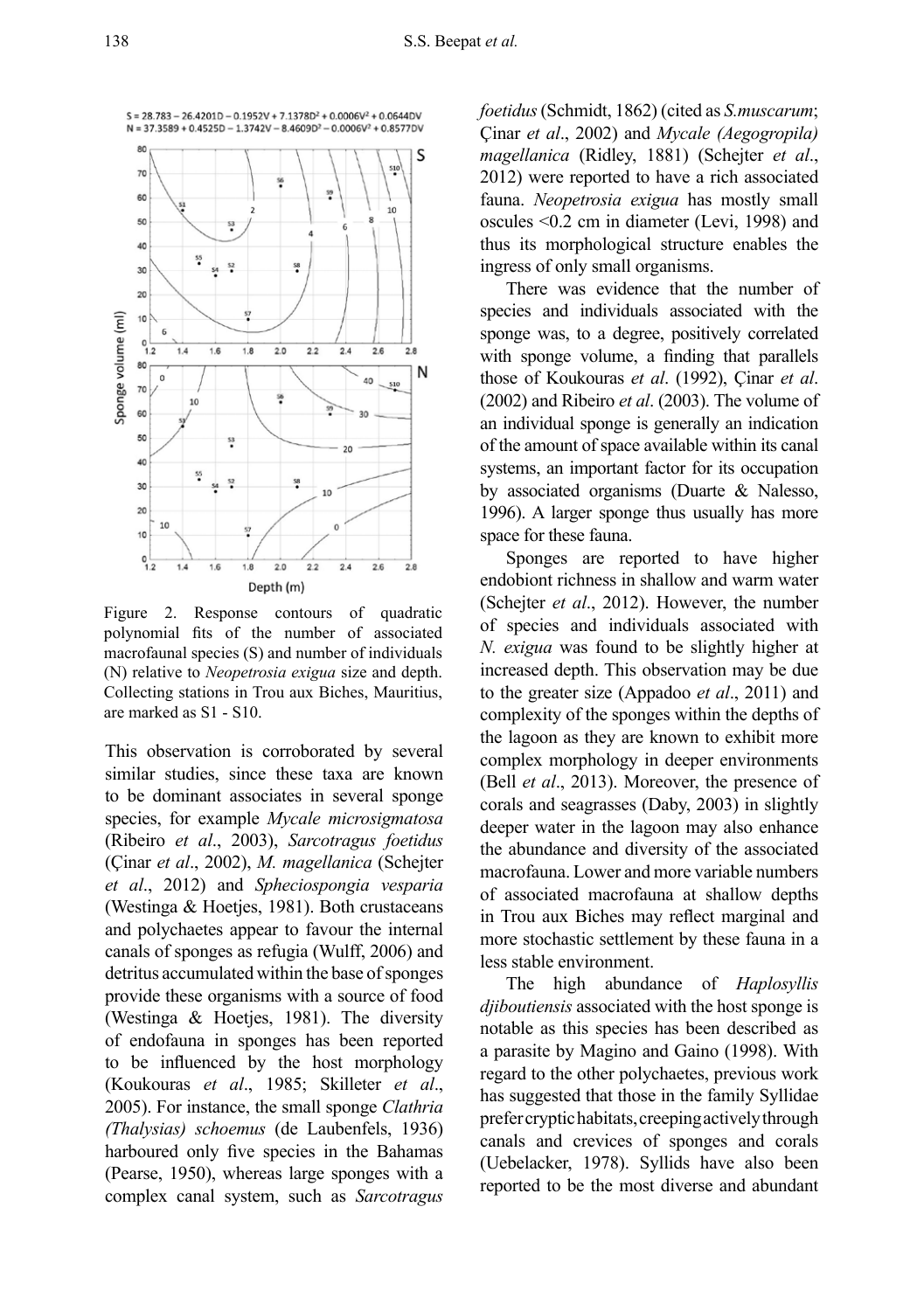

Figure 3. Similarity dendrogram of macrofaunal communities associated with *Neopetrosia exigua* at the sampling stations in Trou aux Biches, Mauritius (dashed lines indicate significantly similar groups).



Figure 4. MDS of the macrofaunal communities associated with *Neopetrosia exigua* at the sampling stations in Trou aux Biches, Mauritius, relative to sponge size (volume, ml) and depth (m).

polychaetes in association with marine hosts such as sponges and corals (Cinar & Ergen, 1998). However, predation by the brittle star *Ophiactis savignyi* may explain the absence of polychaetes (including *H. djiboutiensis*) and amphipods at Station 1; despite it being detritivorous, many brittle stars usually feed on small organisms including polychaetes and crustaceans (Çinar *et al*., 2002). It is a common associate of marine sponges (Mladenov & Emson, 1988) and has also been found within the sponges *S. foetidus* (Cinar *et al*., 2002) and *M. microsigmatosa* (Ribeiro *et al*., 2003). It usually occupies sponges for shelter, feeding and reproduction (Mladenov & Emson, 1988).

Similarly, the crab *Dromia dormia* may feed on polychaetes within sponges at Station 2, resulting in the absence of any polychaetes at this station. The same observation was made at Station 7, where only a few polychaetes were present in the sample containing *D. dormia*. This crab, also known as the sponge crab, usually carries sponges on its carapace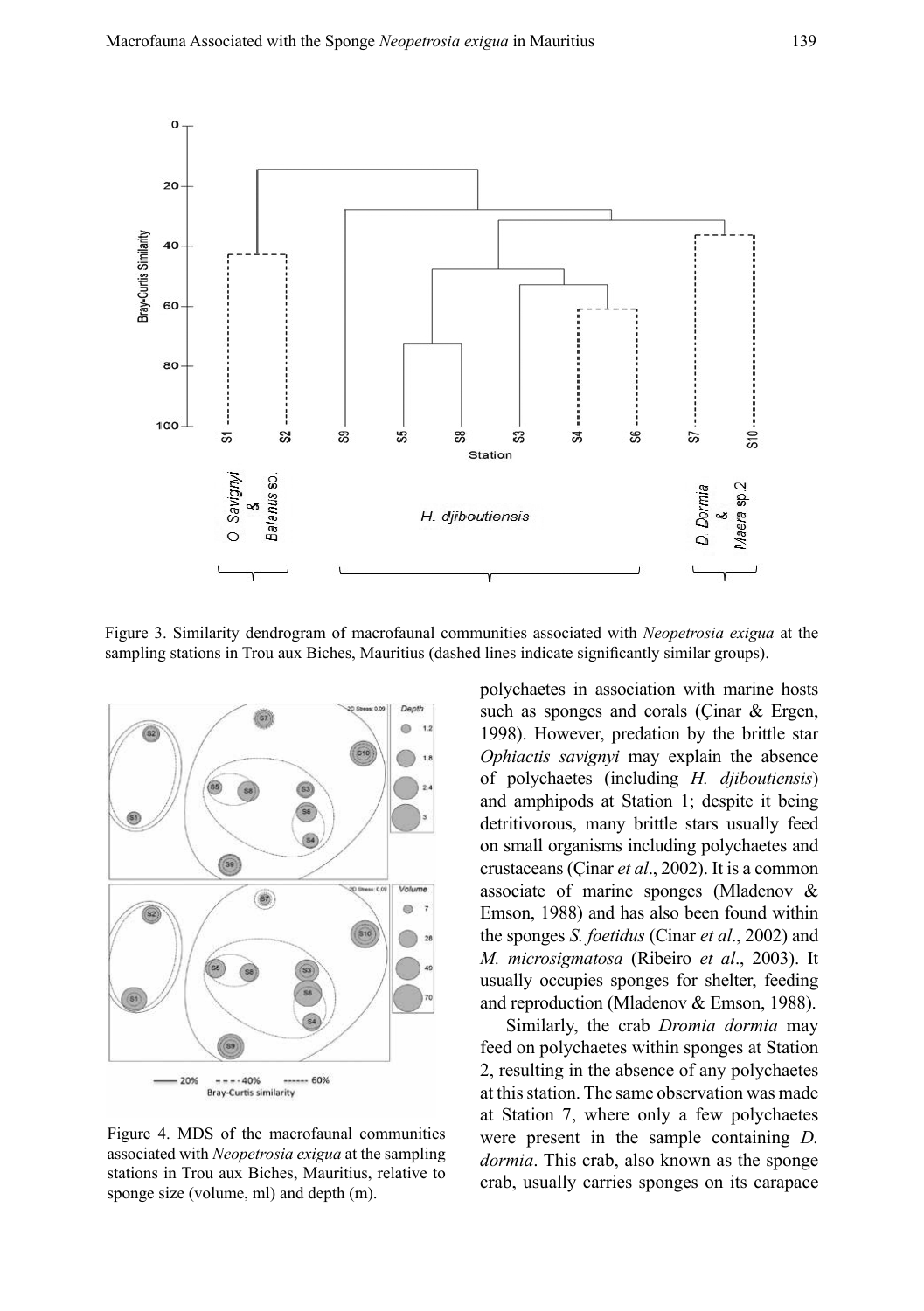for camouflage (McLay, 1993) and the relationship between the two organisms can be considered mutualistic.

A relatively low number of polychaetes and crustaceans were recorded in sponges containing specimens of the *Balanus* sp. (Stations 1, 2 and 5). All these barnacles were located at the external pores of the sponge canals, blocking internal access to the hosts. Westinga and Hoejtes (1981) suggested the likelihood that they use the waterflow in the sponge as a feeding aid, being filter feeders.

No clearly significant relationships emerged between the sponge macrofaunal asociations and the environmental variables measured in this study, i.e. sponge size and depth. Other factors must therefore also contribute to the heterogeneity of associated communities. Current patterns in the lagoon may influence the settlement of these organisms, as well as other factors such as the distribution of the different sediment types, detritus and the surrounding biodiversity. Notwithstanding the relatively low macrofaunal diversity found associated with *N. exigua* in the study, this sponge does contribute to the maintenance of some species such as the *H. djiboutiensis* within the region and constitutes an important benthic community within the lagoon of Trou aux Biches.

*Acknowledgements* – The authors thank the University of Mauritius for logistical support and the loan of equipment. Special thanks go to Mr Khamun, Technical Assistant at the University of Mauritius, for his help during the collection of specimens, and Dr Karem Bakir of the Faculty of Fisheries, Ege University, for his assistance in the identification of the crustaceans.

# **References**

Abdo DA (2007) Endofauna differences between two temperate marine sponges (Demospongiae; Haplosclerida; Chalinidae) from south west Australia. Marine Biology 152: 845-854

- Appadoo C, Beepat SS, Marie D (2011) Study of physico-chemical parameters affecting the distribution of the sponge *Xestospongia exigua* (Phylum Porifera, Class Demospongiae) in a Northern lagoon of Mauritius. Journal of Environmental Research and Development 5: 741-748
- Bascescu M (1971) Les spongiaires: un des plus interessant biotopes benthiques marins. Rapport Commission International Mer Mediterranee 20: 239-241
- Bell JJ, Berman J, Burton M., Gibbs R, Lock K, Newman P, Jones J (2013) Testing the suitability of a morphological monitoring approach for identifying temporal variability in temperate sponge assemblage. Journal for Nature Conservation 21: 173-182
- Beaulieu SE (2001) Colonization of habitat islands in the deep sea: Recruitment to glass sponge stalks. Deep-Sea Research 48: 1121–1137
- Çinar ME, Ergen Z (1998) Polychaetes associated with the sponge *Sarcotragus muscarum* Schmidt, 1864 from the Turkish Aegean coast. Ophelia 43: 167-183
- Çinar ME, Katagan T, Ergen Z, Murat S (2002) Zoobenthos-inhabiting *Sarcotragus muscarum* (Porifera: Demospongiae) from the Aegean Sea. Hydrobiologia 482: 107-117
- Daby D (2003) Some quantitative aspects of seagrass ecology in a coastal lagoon of Mauritius. Marine Biology 142: 193-203
- Duarte LFL, Nalesso RC (1996) The sponge *Zygomycale parishii* (Bowerbank) and its endobiotic fauna. Estuarine, Coastal and Shelf Science 42: 139-151
- Fishelson L (1962) *Spirastrella inconstans* Dendy (Porifera) as an ecological niche in the litttoral zone of the Dahlak Archipelago (Eritrea). Bulletin of Sea Fisheries Research Station of Israel 41: 17-25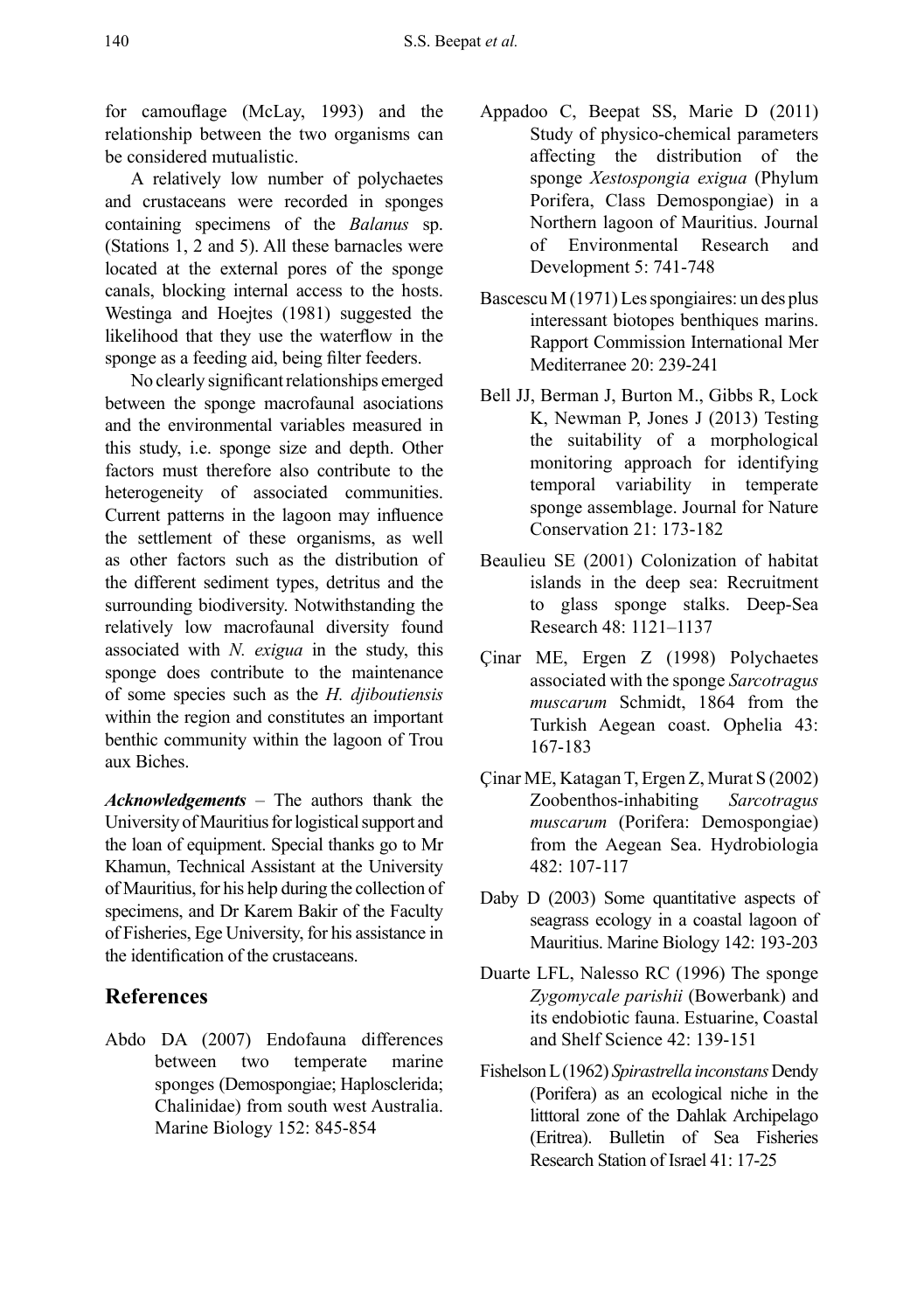- Greene AK (2008) Invertebrate endofauna associated with sponge and octocoral epifauna at Grays reef national marine sanctuary off the coast of Georgia. MSc Thesis, The Graduate School of the College of Charleston, United States, 124 pp
- Henkel TP, Pawlik JR (2011) Host specialisation of an obligate spongedwelling brittlestar. Aquatic Biology  $12: 37–46$
- Klitgaard AB (1995) The fauna associated with outer shelf and upper slope sponges (Porifera, Demospongiae) at the Faroe Islands, Northeastern Atlantic. Sarsia 80: 1-22
- Koukouras A, Voultsaidou-Koukoura E, Chintiroglou C, Dounas C (1985) Benthic bionomy of the north Aegean sea, III. A. comparison of the macrobenthic animal assemblages associated with seven sponge species. Cahiers de Biologie Marine 26: 301-319
- Koukouras A, Voultsaidou-Koukoura E, Dounas C, Chintiroglou C (1992) Relationship of sponge macrofauna with the morphology of their hosts in the North Aegean Sea. Internationale Revue der Gesamten Hydrobiologie 77: 607-619
- Levi C (1998) Sponges of the New Caledonian Lagoon. Editions de l'Orstom, Paris, 155 pp
- McLay CL (1993) Crustacea Decapoda: The sponge crabs (Dromiidae) of New Caledonia and the Philippines with a review of the genera. In: Crosnier A. (eds) Résultats des Campagnes MUSORSTOM, Vol. 10. Mémoires du Muséum national d'Histoire naturelle, Paris 156: 111-251
- Mladenov PV, Emson RH (1988) Density, size structure and reproductive characteristics of fissiparous brittle stars in algae and sponges: Evidence for interpopulational variation in levels of sexual and asexual reproduction. Marine Ecology Progress Series 42: 181-194
- Magnino G, Gaino E (1998) *Haplosyllis spongicola* (Grube) (Polychaeta, Syllidae) associated with two species of sponges from east Africa (Tanzania, Indian Ocean). Marine Ecology 19: 77-87
- Ozcan T, Katagan T (2010) Decapod crustaceans associated with the sponge Sarcotragus muscarum Schmidt, 1864 (Porifera: Demospongiae) from the Levantine coasts of Turkey. Iranian Journal of Fisheries Sciences 10: 286-193
- Pearse AS (1932) Inhabitans of certain sponges at dry Tortugas. Papers from the Tortugas Laboratory of the Carnegie Institution of Washington 28: 1117-124
- Pearse AS (1950) Notes on the inhabitants of certain sponges at Bimini. Ecology 31: 149-151
- Ribeiro SM, Elianne PO, Muricy G (2003) Macrofauna associated to *Mycale microsigmatosa* (Porifera, Demospongiae) in Rio de Janeiro State, SE Brazil. Estuarine Coastal and Shelf Science 57: 951-959
- Schejter L, Chiesa I, Doti BL, Bremec C (2012) *Mycale (Aegogropila) magellanica* (Porifera: Demospongiae) in the souuthwestern Atlantic Ocean: Endobiotic fauna and new distributional information. Scientia Marina 76: 753-761
- Skilleter GA, Russell BD, Degnan BM., Garson MJ (2005) Living in a potentially toxic environment: Comparisons of endofauna in two congeneric sponges from the Great Barrier Reef. Marine Ecology Progress Series 304: 67-75
- Uebelacker JM (1978) A new parasitic polychaetous annelid (Arabellidae) from the Bahamas. Journal of Parasitology 64: 151-154
- Voultsiadou-Koukoura E, Koukouras A, Eleftheriou A (1987) Macrofauna associated with the sponge *Verongia aerophoba* in the North Aegean Sea. Estuarine Coastal and Shelf Science 24: 265-278